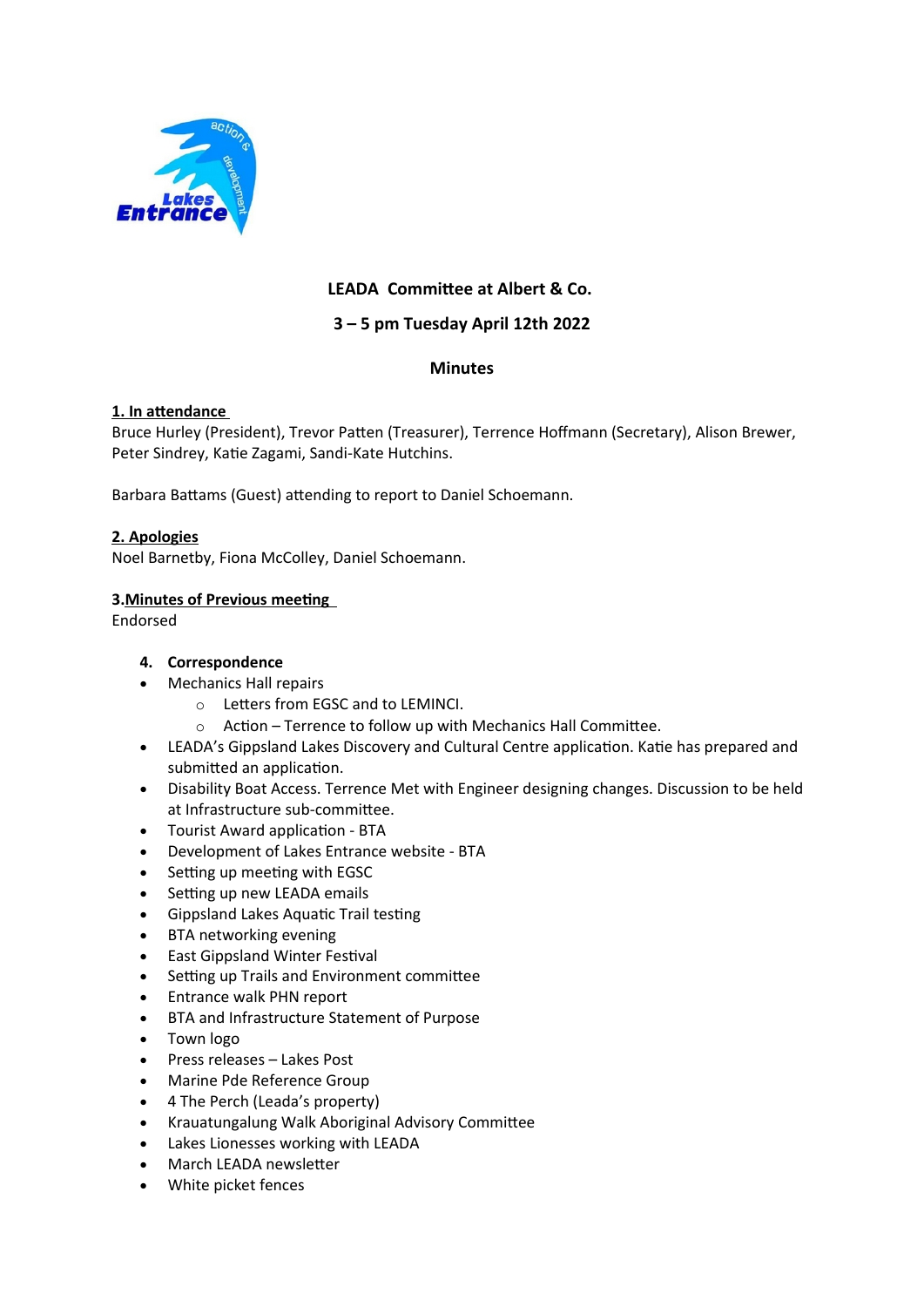- LEADA's Funds Policy
- On Foot Eco Tourism
- Entrance walk Event
- Marine Pde design
- Summary of projects Paul Oaks
- Leada's infrastructure priorities
- Aquatic Trail Destination Gippsland
- Lakes Entrance Land Train
- Delegation of Powers to BTE
- RRV Jeff Wilson contact person
- Mental well being of Businesses Grant
- Club Spit Beach
- North Arm Boat Ramp
- Brendan Kelly's resignation

### **5. Reports**

### 5.1 Presidents report - Bruce

5.1.1 With the new sub-committee structure, new policies on delegation need to be developed to guide the actions of the sub-committees.

Action – The existing Delegation of Powers to BTE and the Funds Policy be reviewed and adapted to fit the new sub-committee structure by Bruce and then circulated to committee members prior to endorsement at the next LEADA meeting.

5.1.2 Name changes to the sub committees were endorsed. The names are Business and Tourism Association, Major Infrastructure, Events, Trails and Environment and Membership. The names will affect the email lists for each committee.

Action – Terrence to coordinate the names for each committee and arrange to have the new email addresses completed by Shane as soon as possible.

5.1.3 EGSC Meeting  $28<sup>th</sup>$  April 2 pm. Venue to be confirmed.

The agenda for this meeting will follow LEADA's new sub-committee structure. That is BTA, Major Infrastructure, Trails and Environment, Events, Membership and Communication.

It was agreed that each sub-committee be represented at the meeting.

Action -Sandi or Fiona, Trevor, Bruce, Alison, and Terrence to attend Shire Meeting attend. Issues to raise with the Shire-

- o LEADA's new structure and reports from each subcommittee.
- o Stencilling pedestrian and bike motifs on Esplanade footpaths to indicate shared pedestrian/bicycle use.
- o It was noted that a number of staff resignations had occurred at the shire. How this may affect LEADA could be raised.

The state of the Jemmy's Hill footpath and slippage onto the highway was raised. This is a matter for RRV.

Action – Bruce to contact Jeff Wilson to follow up and seek information and action from RRV

### 5.2 Finance- Trevor

Trevor reported that moneys claimed to have been paid to LEADA's bank account had been discovered in a Bendigo Bank account that had been opened some years ago and of which the present committee was unaware. The account has now been closed and the money transferred into the Commonwealth bank account of LEADA. The grant for the picket fences, tax return for GST and grant for a twilight market has been recovered.

The financial position is very sound with \$35,223 funds available comprising \$8,553 in the general fund, \$17,912 in the BTA fund, \$8757 in the Events fund Of these funds up to \$14,000 has been allocated to the website project from the BTA fund and \$4000 (remaining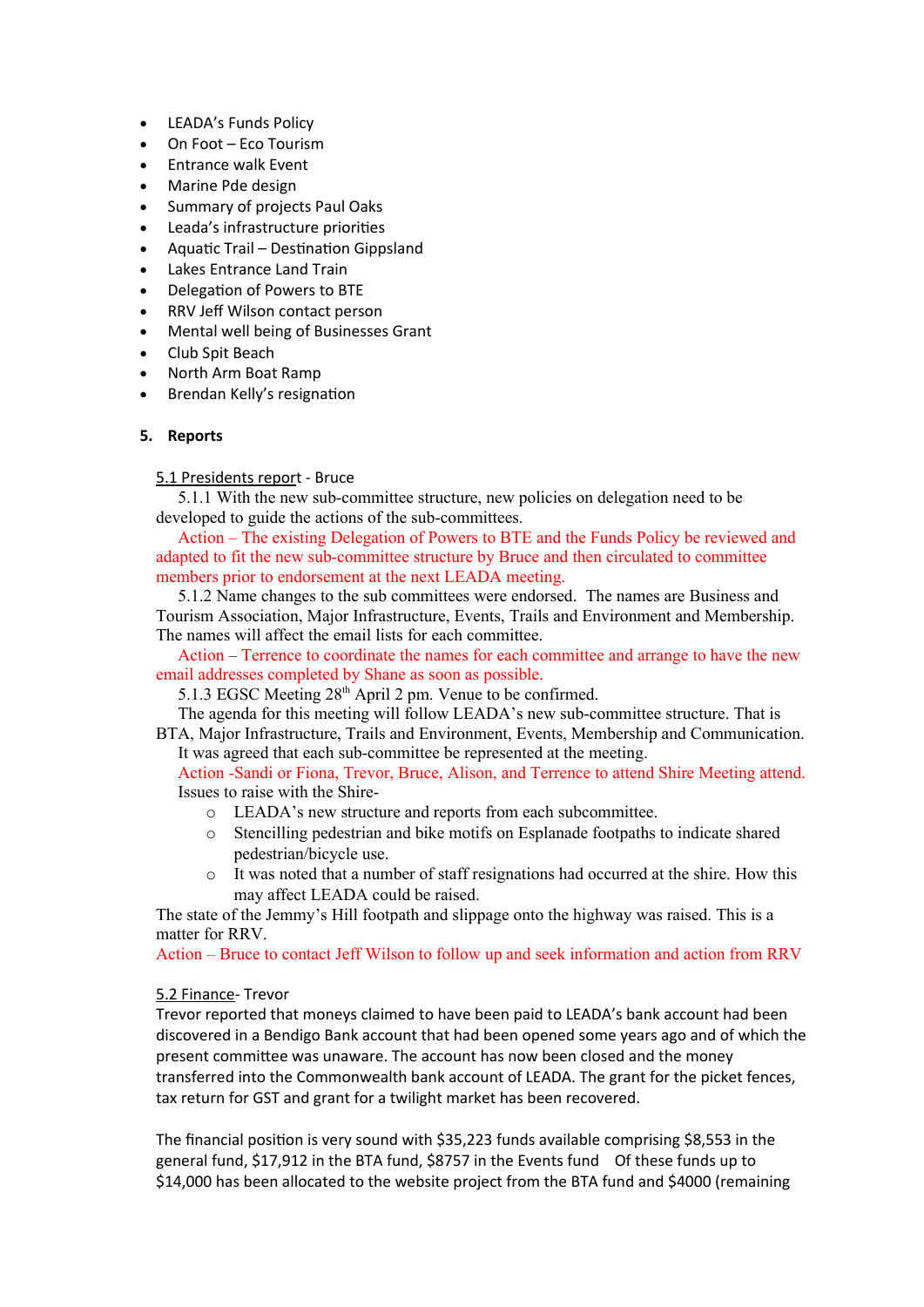funds from Entrance walk project) for the laying of mesh on the Entrance walk from the general fund

A smaller marquee that is easier to put up and take down was discussed. This would be used as a marketing tool at markets and other events with a view to recruiting new members. The committee agreed that this was a sound purchase to make from the general fund

#### Action - Trevor to purchase marquee with signage up to the cost of \$3,000.

The financial report was endorsed.

#### 5.3 Sub-Committee reports

5.3.1.-BTA Report – Sandie

Sandi listed several grants currently approved or awaiting approval for the BTA subcommittee to use.

The grants and amounts are-

- o Bushfire relief funds from Regional Development Victoria (\$10,000) approved
- o Mental Health for local businesses (\$15,000) approved
- o Application for \$15,000 to assist Business

Action – Sandi to confirm grant amounts and clarify the names of the projects and circulate the recent application for the \$15,000 grant.

Action – Katie will develop a master spreadsheet to keep track of the progress of the grants from application to acquittal.

A town website that will include the LEADA's website information is being developed by the BTA subcommittee. A test site has been created and is being trialled. Quotes to create the website have been received and the chosen provider has been paid \$9,000 for work to date with a further \$5,000 approved.

There is a need to show the business community how they can use this website as it will promote all Lakes Entrance businesses and be the source of bookings and promotion.

Action – Sandi and the BTA sub-committee will write an overview of what has been already created, what is the expected final outcome, a clarification of the aims and purposes, costs and issues. The report to be circulated in the near future with the intent of it being endorsed at the next COM meeting on 9 June.

Awards

- o Top Tourist Town has been entered. The Committee thanked Fiona for her work in getting this completed.
- o The EGSC Towns of Excellence Awards has also been entered.

### Events Calendar

Action - BTA will liaise with the Events sub-committee and with Jo, who runs the Farmers Markets, to ensure that an Events Calendar can be created. The Events Calendar will be used on the LEADA website to promote and coordinate local activities and events.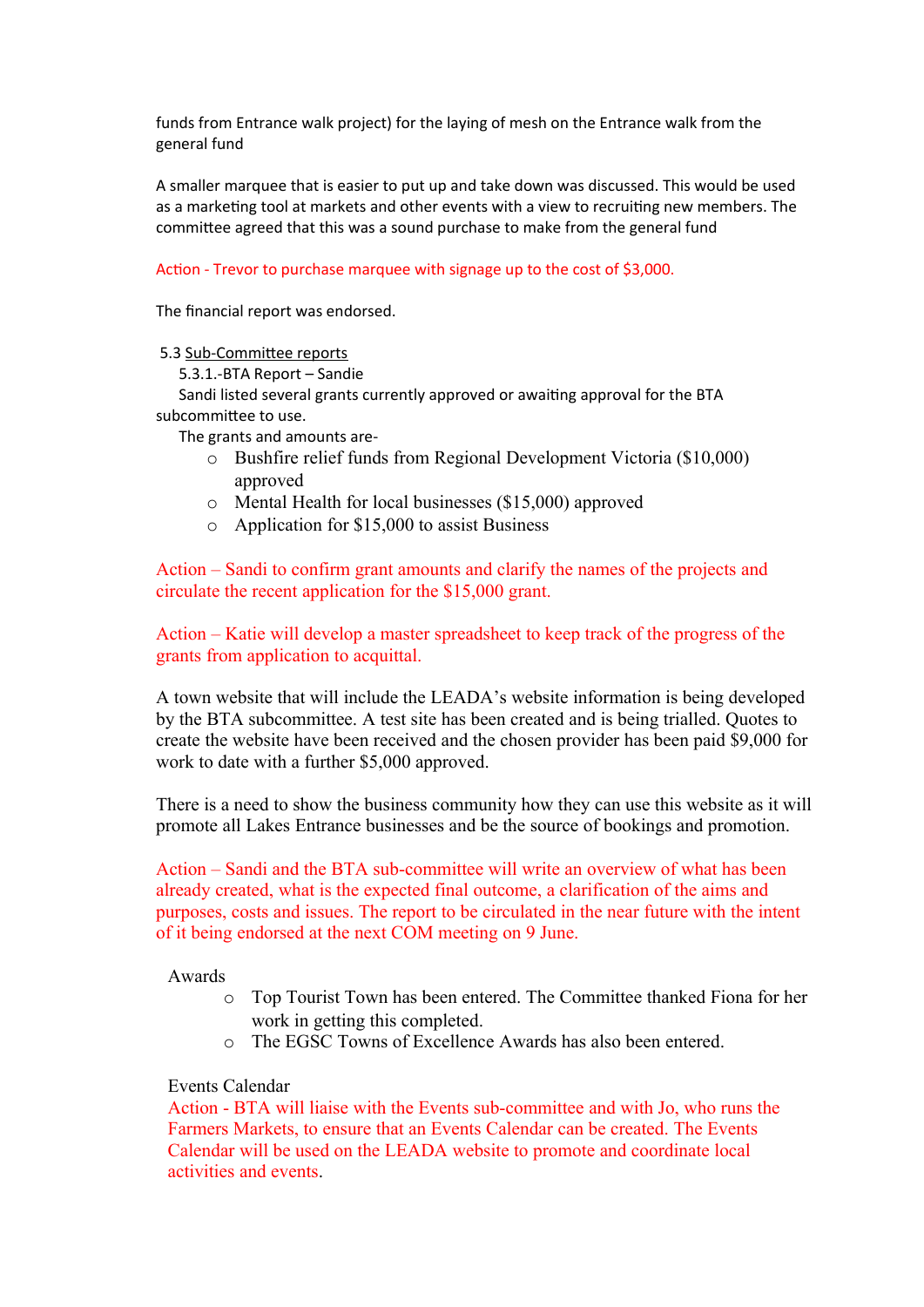The two sets of BTA minutes, the statement of purpose and the report by Sandi on behalf of the BTA sub-committee were all accepted and endorsed.

5.3.2 - Infrastructure Report – Bruce

The written purpose and Minutes of the Infrastructure sub-committee were endorsed.

A list of infrastructure projects was tabled and endorsed.

Katie has applied for a grant of \$75,000 to conduct a feasibility study and develop concept plans for a Gippsland Lakes Discovery and Cultural Centre. The application was endorsed by the committee. Katie was thanked for her work in compiling the application

It was recommended that another new project be developed aimed at making Lakes Entrance an attractive destination for people with disabilities. Terrence and Bianca have been invited to speak at the next Infrastructure meeting on this topic.

The goals of this committee include to pursue the timely completion of the funded projects. The goals will be included in the draft action plan.

5.3.3 – Trails Report – Trevor

The Statement of purpose and minutes of the Trails sub-committee were endorsed.

Trevor spoke of plans to link Kalimna Jetty footpath to Nyerimilang via a waterside walk and boardwalk. The Trails sub-committee aims to build good relations with the Shire to advance the projects.

5.3.4 – Events – Alison

Alison outlined five events that will support fund-raising for the New Years Eve Fireworks. The Sub-committee is already planning and working on these events.

The request for donations has been very successful with \$17,000 received to date. Alison believes that there will be sufficient funds raised to conduct the fireworks this year with a carry over surplus towards next year.

Two sets of fireworks are planned for this New Years Eve. The Sub-committee are in discussion with local police over staffing matters which should be resolved in time.

The minutes, purpose statement and report of the events committee were all accepted and endorsed.

5.3.5 – Membership - Alison

Four new members joined LEADA since the last meeting

- o Noel Bartnetby
- o Don Collins
- o Tania Hayes
- o Stephen Archer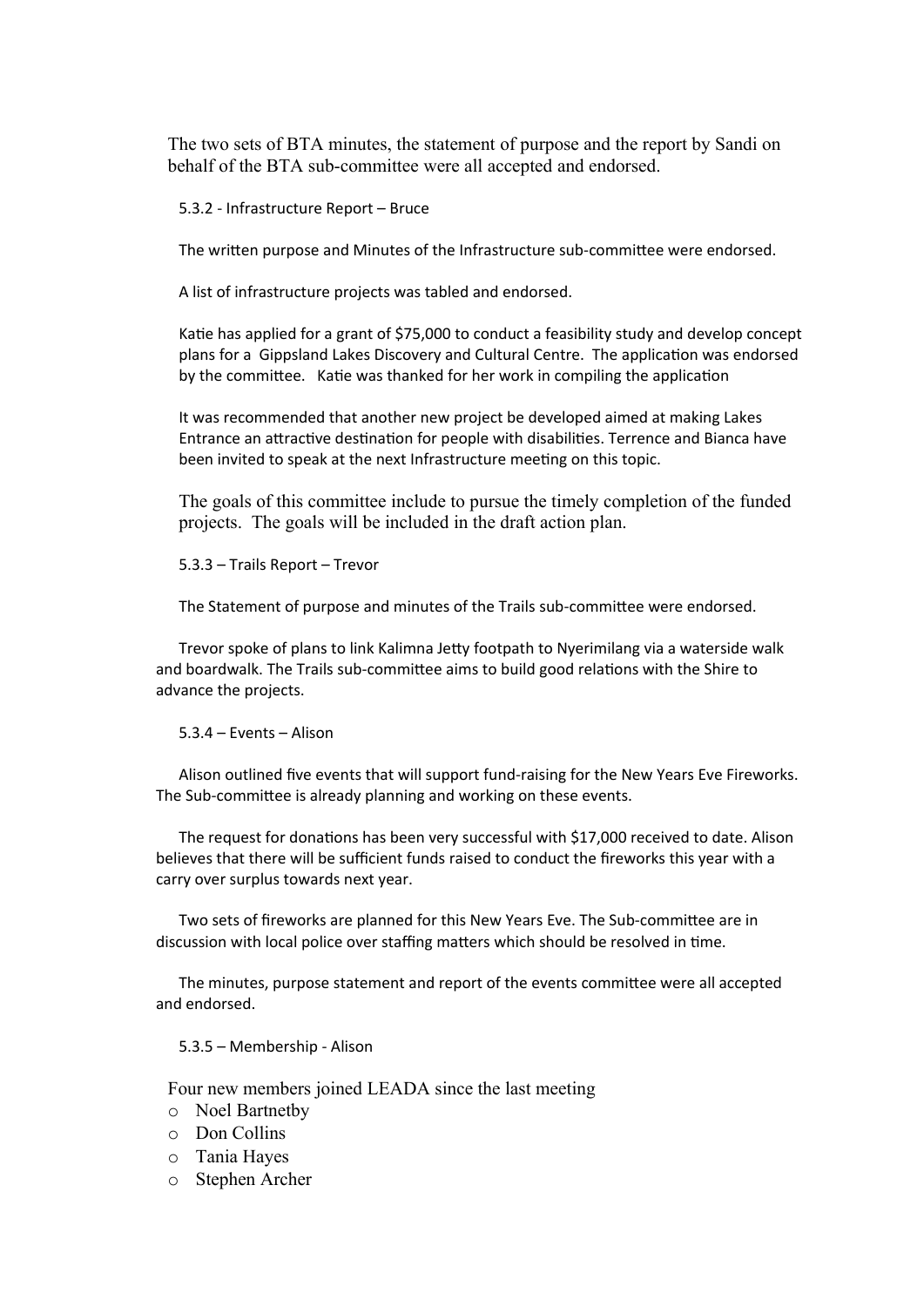All were accepted as LEADA members.

## **6. Action Plan for 2022-23**

Action – Bruce to write a draft action plan for LEADA for 2022 -2023 based on the actions recommended by each of the sub committee. The draft be circulated to committee and members for comment.

Action was endorsed by the committee

### **7. New Applications**

- 7.1 Website Proposal Refer BTA reoport
- 7.2 Gippsland Lakes Cultural and Discovery Centre Refer Infrastructure report
- 7.3 Result of application for funds for town signs. Results have not been announced. Expected to be announced towards the end of April

### **8. General Business**

8.1 LEGAS

No progress on the development of this item.

Action – Bruce and Terrence to raise the lack of progress in LEGAS in the meeting with EGSC officers on Thursday 28<sup>th</sup> April.

- 8.2 Email Lists Terrence See Action 10.1.3
- 8.3 Electronic Media Alison / Terrence

See 10.1.7. Alison is handling Facebook.

It was suggested that a business be featured each week on the new website, that new businesses opening be promoted and that all awards received should be noted on Facebook and the website.

8.4 Lakeside Beach – Improvements are being advocated for as part of the Krauatungalung walk and Marine Parade projects.

- 8.5 Industrial Estate Bruce No changes.
- 8.6 Committee vacancies. The following appointments were made by the committee
	- o Noel Barnetby appointed to replace Matt O'Donnell
	- o Sandi-Kate Hutchins (BTA co-Secretary) appointed as BTA representative
	- o Fiona McColley (BTA co-Chair) be appointed as a co-opted member

The new members were all endorsed unanimously.

8.6 LIMP

Peter reported that he had received a letter advising that the diocese governing St Brendan's School would not allow the school to be used as a base in a Local Incident Management Plan. In the event of a disaster, the school was to continue as a school or as a resource for its pupils. Peter will return to St Brendan's to ask them to reconsider as he has not found another suitable site.

The EGSC Officers will also be asked to respond

### **9. Next Meeting**